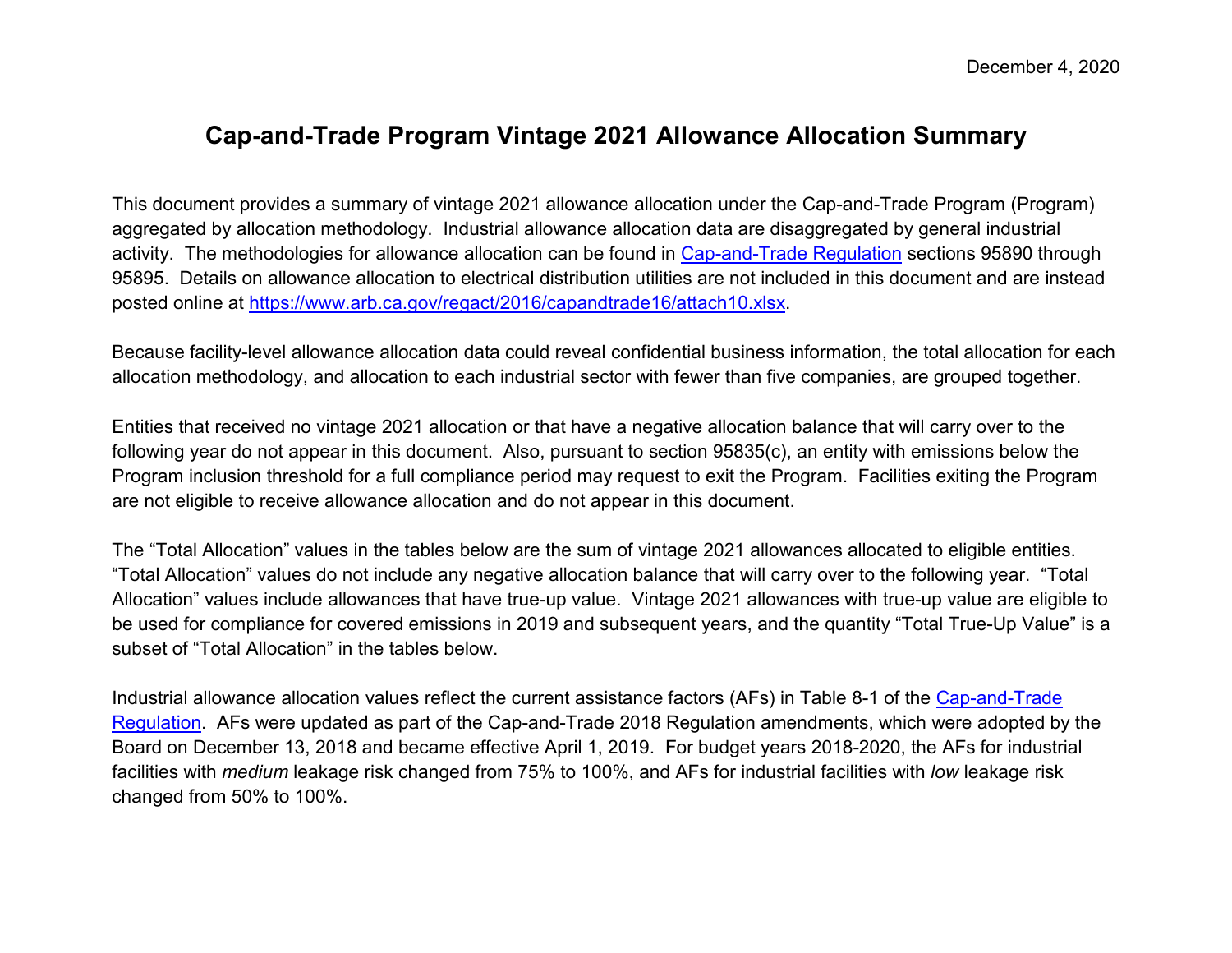The vintage 2021 allowance allocation summarized in this report is the second distribution of allowances based on these new AFs (vintage 2020 allowance allocation was also based on these new AFs). The increased AFs result in increased total allocation and true-up values for industrial facilities with the medium and low leakage risk. Initial vintage 2019 allowance allocation has been trued up using 100% AFs by the vintage 2021 allowance allocation summarized in this report.

The vintage 2021 allowance allocation to electrical distribution utilities summarized in this report reflects a reduction from the total amount in Table 9-4 of the Cap-and-Trade Regulation to account for 2019 Energy Imbalance Market (EIM) Outstanding Emissions. CARB directly retired these allowances for EIM Outstanding Emissions during April 1, 2019 through December 31, 2019 as required by sections 95852(l)(2) and 95892(a)(3) of the Cap-and-Trade Regulation. These allowances are retired by this process to address emissions leakage related to operation of the EIM.

Detailed information regarding allocation to industrial and other sectors may be found on CARB's Allowance Allocation web page [\(Allowance Allocation \[https://ww2.arb.ca.gov/our-work/programs/cap-and-trade-program/allowance](https://ww2.arb.ca.gov/our-work/programs/cap-and-trade-program/allowance-allocation)[allocation\]\)](https://ww2.arb.ca.gov/our-work/programs/cap-and-trade-program/allowance-allocation). Questions regarding allowance allocation may be directed to David Allgood at (916) 445-8238 or [David.Allgood@arb.ca.gov.](mailto:David.Allgood@arb.ca.gov)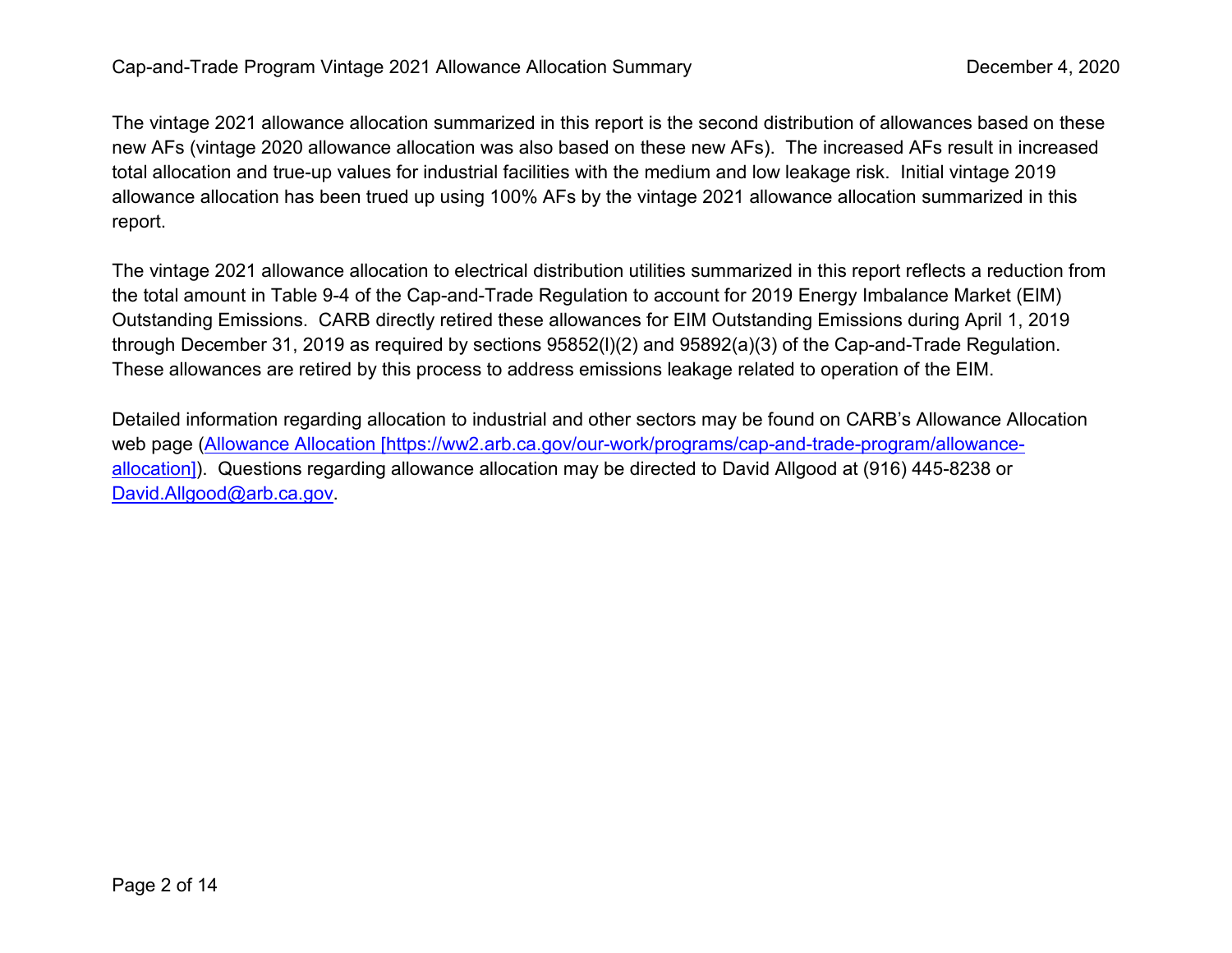| Category                                         | <b>Total Allocation</b>                                                     | <b>NAICS Codes</b>                                                                                                                                                      | <b>CARB GHG IDs and Facility Names</b>                                                                                                                                                                                                                                                                                                                                                                                                                                                                                                                                                                                                                                                                                                                                                                                                                                                                                                                                                                                                                                                                                                                                                            | <b>Total</b><br># Facilities |
|--------------------------------------------------|-----------------------------------------------------------------------------|-------------------------------------------------------------------------------------------------------------------------------------------------------------------------|---------------------------------------------------------------------------------------------------------------------------------------------------------------------------------------------------------------------------------------------------------------------------------------------------------------------------------------------------------------------------------------------------------------------------------------------------------------------------------------------------------------------------------------------------------------------------------------------------------------------------------------------------------------------------------------------------------------------------------------------------------------------------------------------------------------------------------------------------------------------------------------------------------------------------------------------------------------------------------------------------------------------------------------------------------------------------------------------------------------------------------------------------------------------------------------------------|------------------------------|
| Petroleum<br>Refining and<br>Hydrogen Production | <b>Total Allocation:</b><br>29,944,669<br>Total True-Up Value:<br>5,658,542 | $\bullet$ 324110 - Petroleum<br><b>Refineries</b><br>• 324199 - All Other Petroleum<br>and Coal Products<br>Manufacturing<br>• 325120 - Industrial Gas<br>Manufacturing | 100002 - Tesoro Los Angeles Refinery -<br>$\bullet$<br><b>Wilmington Calciner</b><br>100127 - Air Products Wilmington Hydrogen<br>Plant<br>100138 - Chevron Products Company - El<br>$\bullet$<br>Segundo Refinery, 90245<br>100217 - Torrance Refinery<br>$\bullet$<br>100303 - Phillips 66 Company - San<br>$\bullet$<br><b>Francisco Refinery</b><br>100329 - Phillips 66 Company - Los<br>$\bullet$<br>Angeles Refinery - Wilmington Plant<br>100351 - Phillips 66 Company - San<br>$\bullet$<br>Francisco Carbon Plant<br>100372 - Valero Refining Company -<br>$\bullet$<br>California, Benicia Refinery and Benicia<br><b>Asphalt Plant</b><br>100888 - Plains LPG Services/ Lone Star<br>$\bullet$<br>Frac & Isom Facility<br>100913 - Phillips 66 Company - Los<br>$\bullet$<br>Angeles Refinery - Carson Plant<br>100914 - Martinez Refining Company<br>$\bullet$<br>101017 - Air Products & Chemicals, Inc.,<br>$\bullet$<br>Martinez<br>101053 - Praxair Inc.<br>$\bullet$<br>101162 - Lunday-Thagard Company DBA<br>$\bullet$<br>World Oil Refining<br>101205 - Ultramar Inc - Valero Wilmington<br>$\bullet$<br>101226 - Phillips 66 Company - Santa Maria<br>$\bullet$<br>Refinery | 27                           |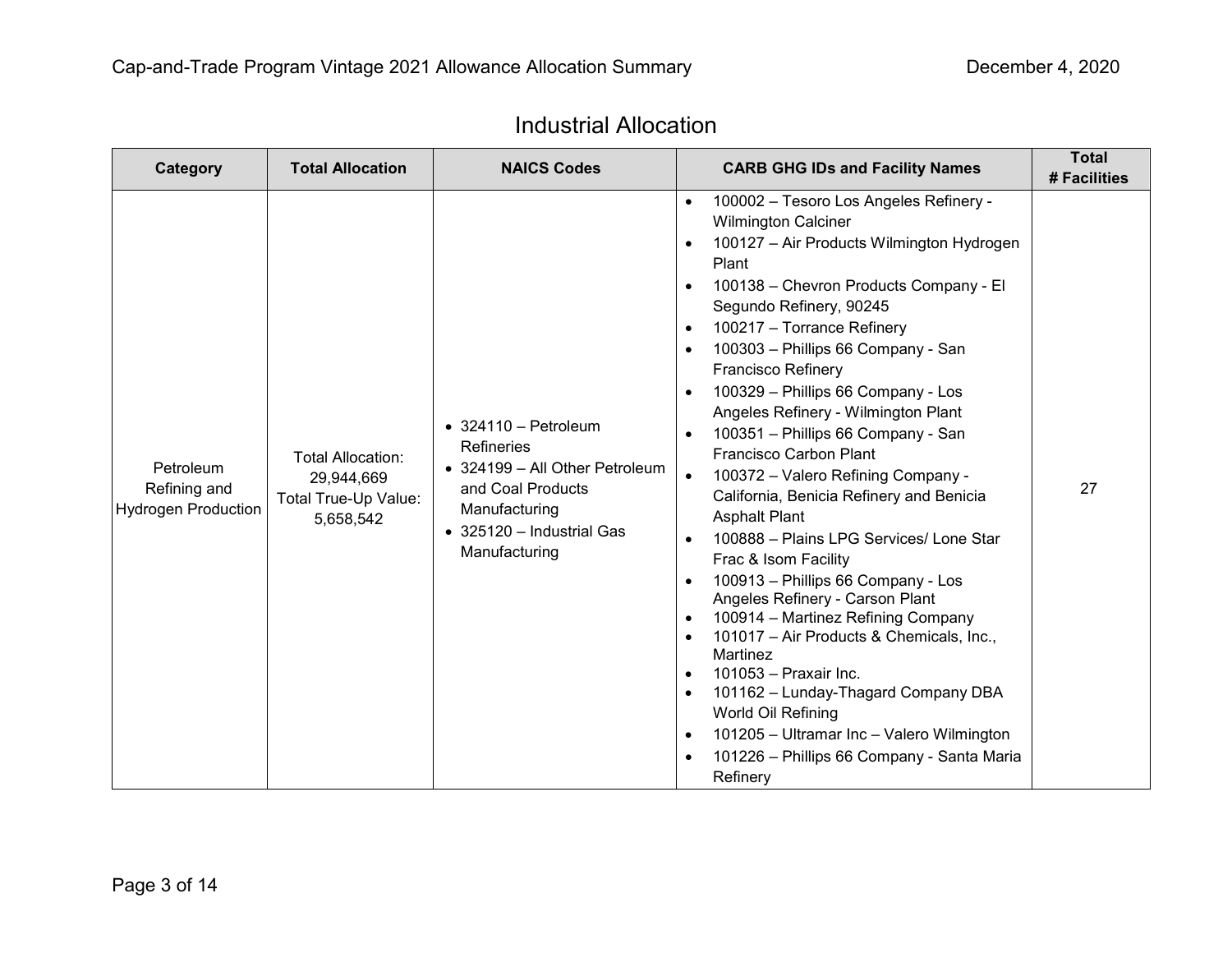| Category                                                        | <b>Total Allocation</b> | <b>NAICS Codes</b> | <b>CARB GHG IDs and Facility Names</b>                                                                                                                                                                                                                                                                                                                                                                                                                                                                                                                                                                                                                                                   | <b>Total</b><br># Facilities |
|-----------------------------------------------------------------|-------------------------|--------------------|------------------------------------------------------------------------------------------------------------------------------------------------------------------------------------------------------------------------------------------------------------------------------------------------------------------------------------------------------------------------------------------------------------------------------------------------------------------------------------------------------------------------------------------------------------------------------------------------------------------------------------------------------------------------------------------|------------------------------|
| Petroleum Refining<br>and Hydrogen<br>Production<br>(Continued) | See Above               | • See Above        | 101239 - San Joaquin Refining Company<br>$\bullet$<br>101246 - Los Angeles Refinery<br>$\bullet$<br>101248 - Air Products Carson Hydrogen<br>$\bullet$<br>Plant<br>101331 – Tesoro Refining and Marketing<br>٠<br>Co. - Martinez<br>101384 - Chevron Products Company -<br>$\bullet$<br>Richmond Refinery, 94802<br>101507 - Kern Oil Refinery<br>$\bullet$<br>101512 - Air Products Manufacturing<br>$\bullet$<br><b>Corporation Sacramento</b><br>101701 – Air Liquide El Segundo Hydrogen<br>$\bullet$<br>Plant<br>101709 - DeMenno/Kerdoon<br>$\bullet$<br>101749 - Air Liquide Large Industries US<br>$\bullet$<br>L.P. - Rodeo Hydrogen Plant<br>104005 - Tricor Refining LLC<br>٠ | See Above                    |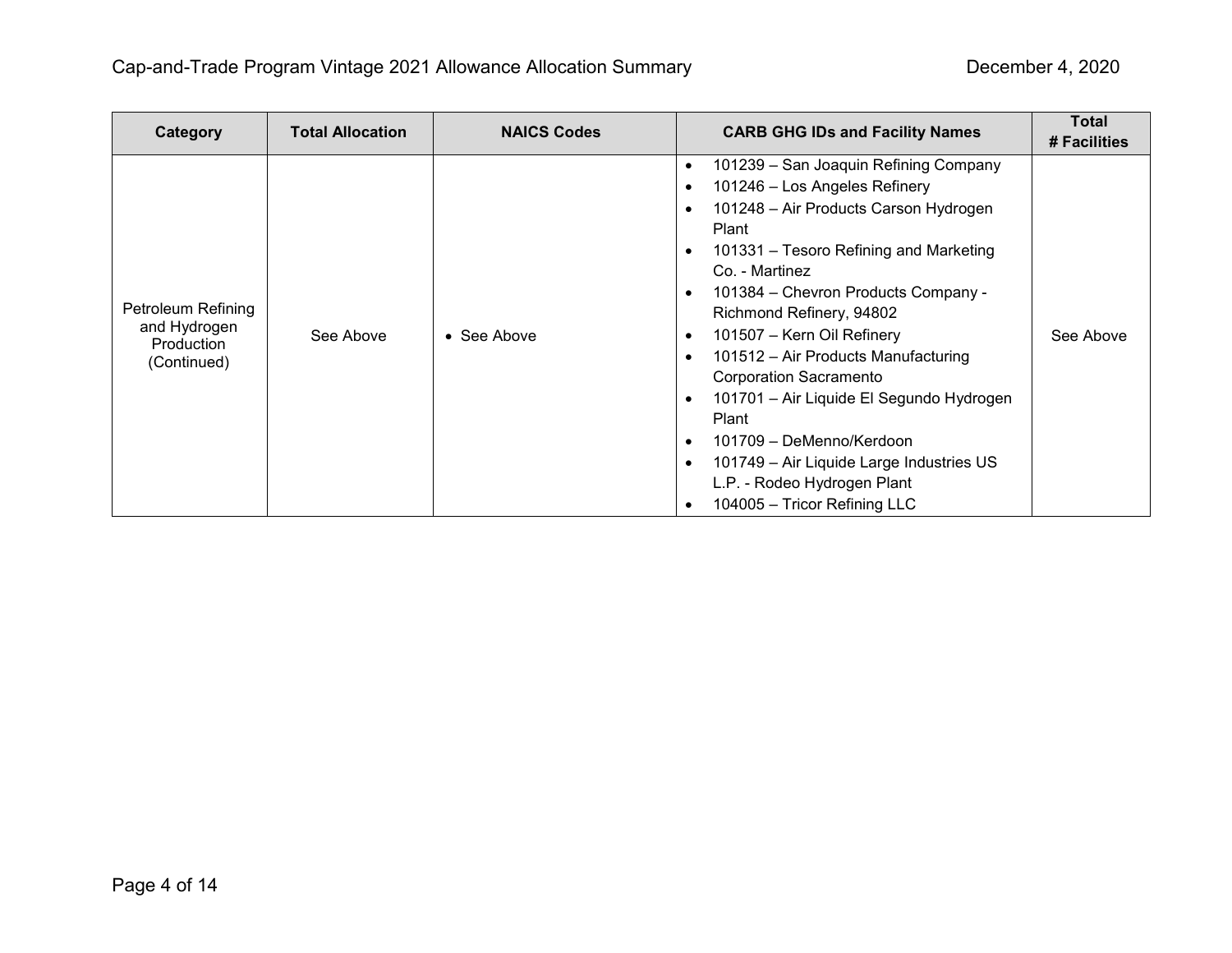| Category                                            | <b>Total Allocation</b>                                           | <b>NAICS Codes</b>                                                                                      | <b>CARB GHG IDs and Facility Names</b>                                                                                                                                                                                                                                                                                                                                                                                                                                                                                                                                                                                                                                                                                                                                                                                                                                           | <b>Total</b><br># Facilities |
|-----------------------------------------------------|-------------------------------------------------------------------|---------------------------------------------------------------------------------------------------------|----------------------------------------------------------------------------------------------------------------------------------------------------------------------------------------------------------------------------------------------------------------------------------------------------------------------------------------------------------------------------------------------------------------------------------------------------------------------------------------------------------------------------------------------------------------------------------------------------------------------------------------------------------------------------------------------------------------------------------------------------------------------------------------------------------------------------------------------------------------------------------|------------------------------|
| Crude<br>Petroleum and<br>Natural Gas<br>Extraction | Total Allocation:<br>7,325,544<br>Total True-Up Value:<br>375,712 | • 211111 – Crude Petroleum<br>and Natural Gas Extraction<br>• 211112 - Natural Gas Liquid<br>Extraction | 100888 - Plains LPG Services/ Lone Star<br>$\bullet$<br>Frac & Isom Facility<br>100895 - Berry Petroleum Company -<br>$\bullet$<br><b>Placerita</b><br>101231 - Grade 6 Oil, LLC<br>$\bullet$<br>101234 - Macpherson Oil Company<br>$\bullet$<br>101460 - TRC Cypress Group LLC<br>$\bullet$<br>101674 - Pacific Coast Energy Company LP<br>$\bullet$<br>101703 - Midstream Energy Partners<br>$\bullet$<br>103016 - Sentinel Peak Resources - Arroyo<br>$\bullet$<br><b>Grande Oil Production Facility</b><br>104011 - Chevron AAPG 740 Coastal Basin<br>$\bullet$<br>104012 - Chevron AAPG 745 San Joaquin<br>$\bullet$<br>Basin<br>104014 - California Resources Elk Hills,<br>$\bullet$<br>LLC - 35R Gas Plant<br>104016 - Aera Energy San Joaquin Basin<br>$\bullet$<br>104017 - Aera Energy Ventura Basin<br>$\bullet$<br>104018 - Aera Energy Coastal Basins<br>$\bullet$ | 29                           |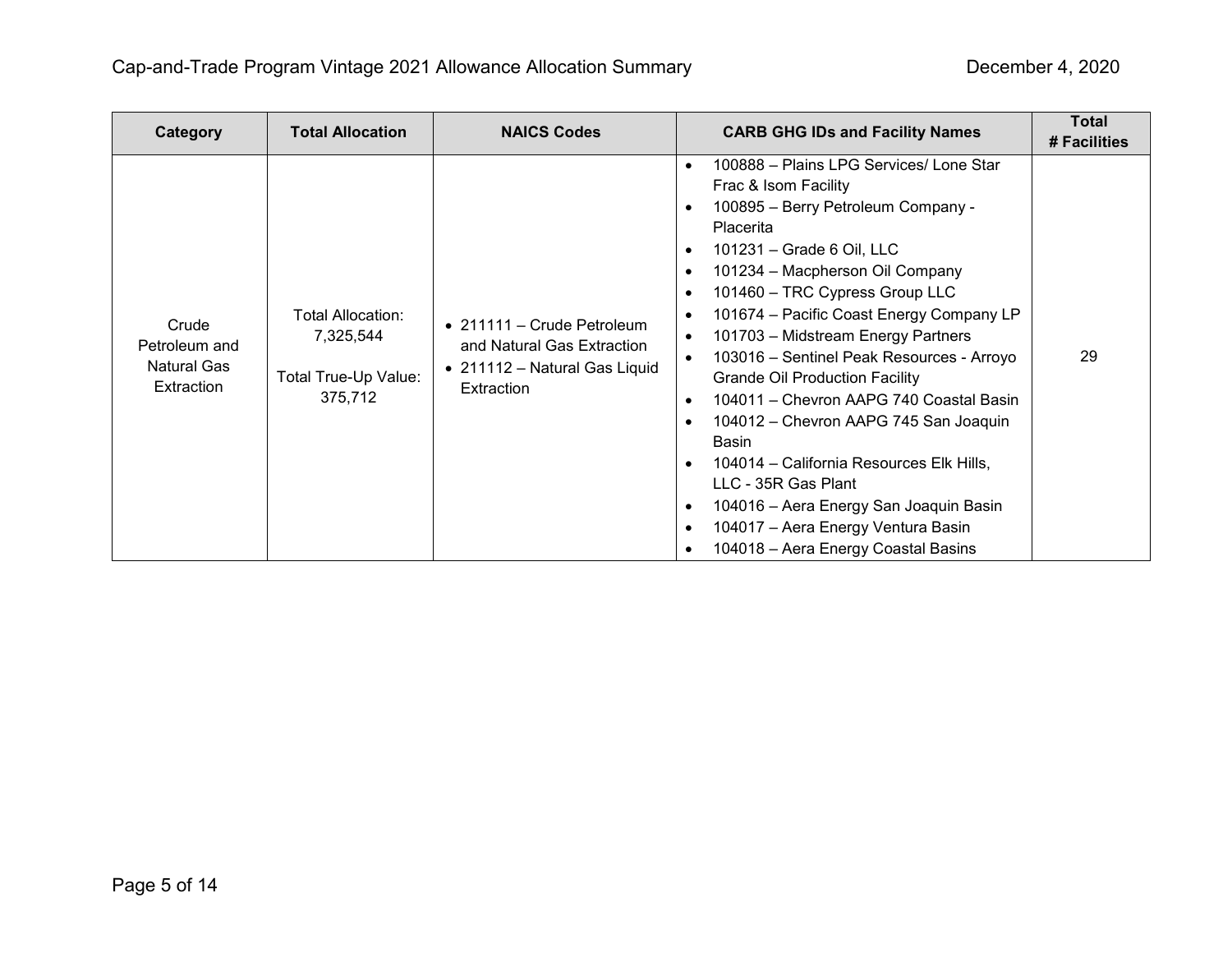| Category                                                                  | <b>Total Allocation</b> | <b>NAICS Codes</b> | <b>CARB GHG IDs and Facility Names</b>                                                                                                                                                                                                                                                                                                                                                                                                                                                                                                                                                                                                                                                                                                                                                                                                                                                                                                                                                                                                                                                                                                                                    | <b>Total</b><br># Facilities |
|---------------------------------------------------------------------------|-------------------------|--------------------|---------------------------------------------------------------------------------------------------------------------------------------------------------------------------------------------------------------------------------------------------------------------------------------------------------------------------------------------------------------------------------------------------------------------------------------------------------------------------------------------------------------------------------------------------------------------------------------------------------------------------------------------------------------------------------------------------------------------------------------------------------------------------------------------------------------------------------------------------------------------------------------------------------------------------------------------------------------------------------------------------------------------------------------------------------------------------------------------------------------------------------------------------------------------------|------------------------------|
| Crude<br>Petroleum and<br><b>Natural Gas</b><br>Extraction<br>(Continued) | See Above               | See Above          | 104029 - California Resources Production<br>$\bullet$<br>Corporation - Sacramento Valley Basin 730<br>104030 - California Resources Production<br>$\bullet$<br>Corporation - San Joaquin Valley Basin 745<br>104033 - California Resources Production<br>$\bullet$<br>Corporation - SCVGP Gas Plant<br>104072 - California Resources Production<br>$\bullet$<br>Corporation - 760 Los Angeles Basin<br>104075 - BreitBurn Operating LP - Los<br>$\bullet$<br><b>Angeles Basin Facility</b><br>104081 - Sentinel Peak Resources - SJV<br>$\bullet$<br><b>Basin Facility</b><br>104090 - Signal Hill Petroleum Facilities<br>$\bullet$<br>104091 - Seneca San Joaquin Production<br>$\bullet$<br><b>Facilities</b><br>104094 - Berry Petroleum Company - San<br>$\bullet$<br>Joaquin Basin<br>104097 - Naftex Operating Company<br>$\bullet$<br>104215 - E&B Natural Resources - San<br>$\bullet$<br>Joaquin Valley<br>104426 - Holmes Western Oil Corporation<br>$\bullet$<br>104458 - Terracore Operating Company.<br>$\bullet$<br>750 Santa Maria Basin<br>104488 - Crimson Resource Management<br>$\bullet$<br>Corp<br>104581 - Eagle Petroleum - Lynch Canyon<br>Field | See Above                    |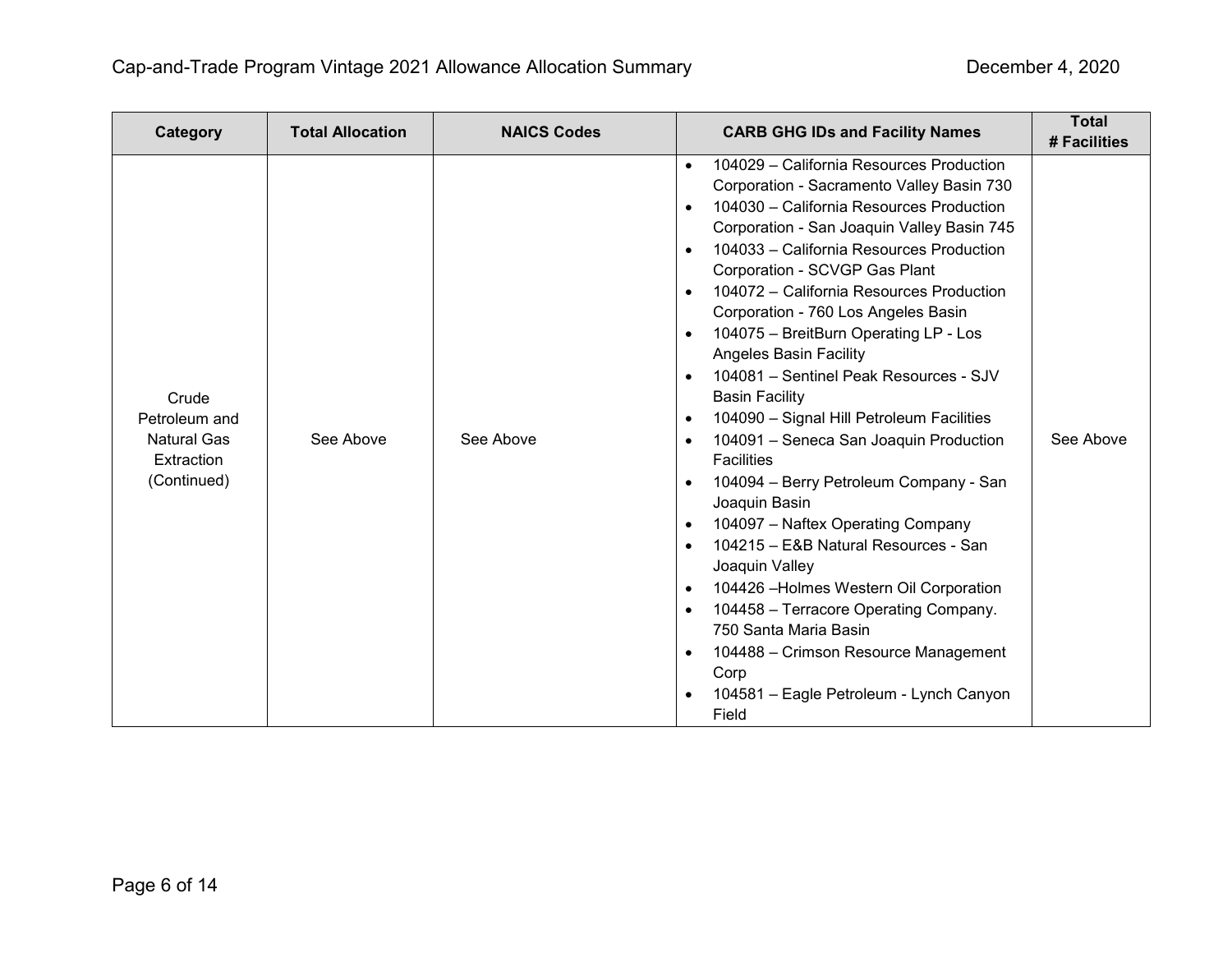| Category                                                      | <b>Total Allocation</b>                                                  | <b>NAICS Codes</b>                                                                                                                                                                                    | <b>CARB GHG IDs and Facility Names</b>                                                                                                                                                                                                                                                                                                                                                                                                                                                                                                                                                                                                                                                                                                                                                                                                                                | <b>Total</b><br># Facilities |
|---------------------------------------------------------------|--------------------------------------------------------------------------|-------------------------------------------------------------------------------------------------------------------------------------------------------------------------------------------------------|-----------------------------------------------------------------------------------------------------------------------------------------------------------------------------------------------------------------------------------------------------------------------------------------------------------------------------------------------------------------------------------------------------------------------------------------------------------------------------------------------------------------------------------------------------------------------------------------------------------------------------------------------------------------------------------------------------------------------------------------------------------------------------------------------------------------------------------------------------------------------|------------------------------|
| Cement, Lime,<br>Gypsum, and Clay<br>Product<br>Manufacturing | <b>Total Allocation:</b><br>8,159,023<br>Total True-Up Value:<br>413,620 | • 327123 – Other Structural<br><b>Clay Product Manufacturing</b><br>$\bullet$ 327310 - Cement<br>Manufacturing<br>• 327410 - Lime Manufacturing<br>$\bullet$ 327420 - Gypsum Product<br>Manufacturing | 100013 - CalPortland Company Oro Grande<br>$\bullet$<br>Plant<br>101010 - Mitsubishi Cement 2000<br>$\bullet$<br>101029 - CalPortland Company, Mojave<br>$\bullet$<br>Plant<br>101265 - Lehigh Southwest Cement Co -<br>$\bullet$<br>Cupertino<br>101271 – U.S. Gypsum Co Plaster City Plant<br>$\bullet$<br>101314 - National Cement Company -<br>$\bullet$<br>Lebec<br>101381 - Lehigh Southwest Cement Co -<br>Redding<br>101461 - Lehigh Southwest Cement Co -<br>Tehachapi<br>101476 – Cemex Construction Materials<br>Pacific LLC - Victorville Plant<br>101697 - New NGC, Inc - Long Beach<br>$\bullet$<br>101700 - Georgia-Pacific Gypsum LLC -<br>$\bullet$<br>Antioch<br>101715 - LWFP LLC<br>$\bullet$<br>104052 - Lhoist North America - Natividad<br>$\bullet$<br>Plant<br>104415 - New NGC, Inc - Richmond<br>$\bullet$<br>104733 - PABCO Gypsum Newark | 15                           |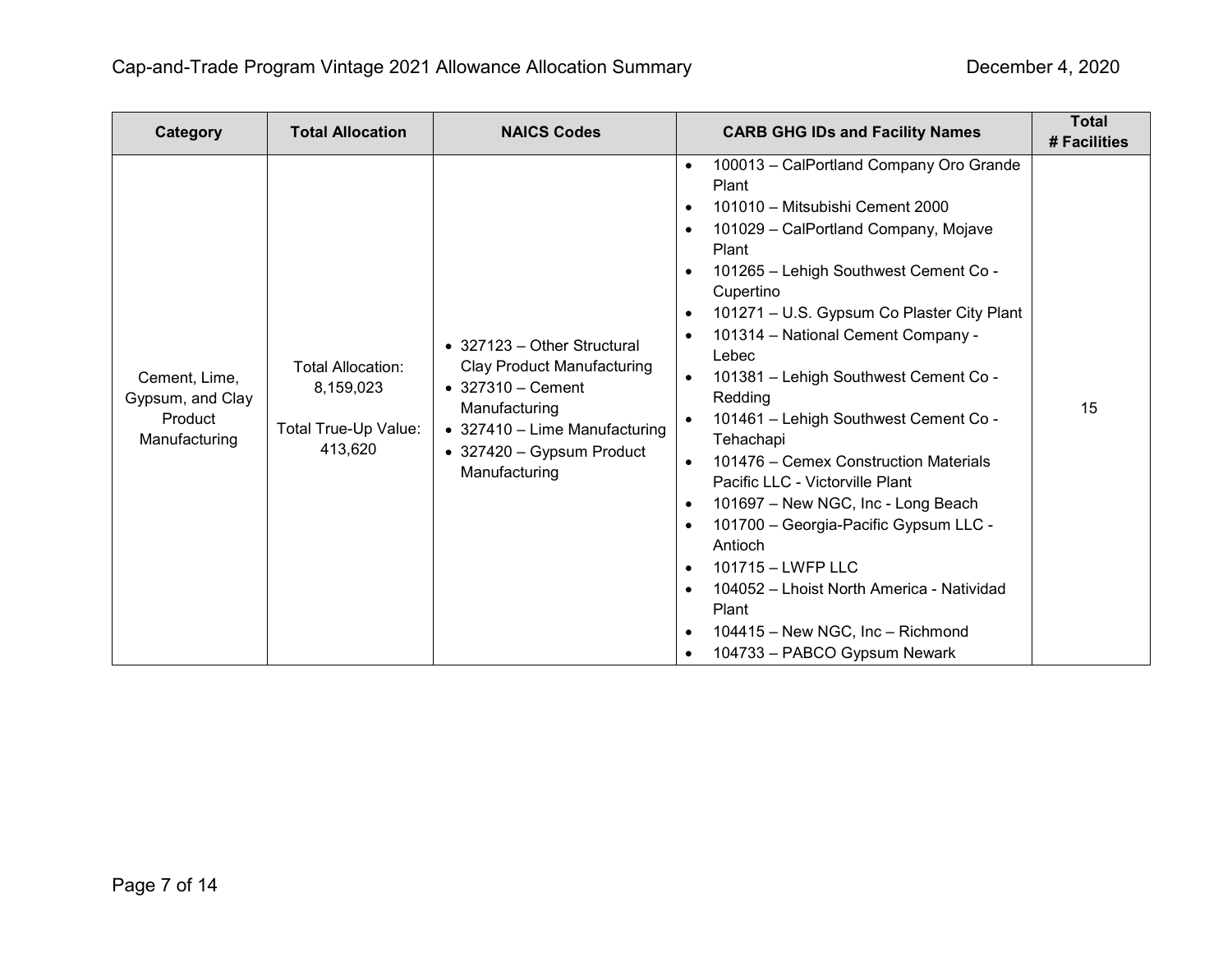| Category                          | <b>Total Allocation</b>                                         | <b>NAICS Codes</b>                        | <b>CARB GHG IDs and Facility Names</b>                                                                                                                                                                                                                                                                                                                                                                                                                                                                                                                                                                                                                                                                                                                                                                                                                                             | <b>Total</b><br># Facilities |
|-----------------------------------|-----------------------------------------------------------------|-------------------------------------------|------------------------------------------------------------------------------------------------------------------------------------------------------------------------------------------------------------------------------------------------------------------------------------------------------------------------------------------------------------------------------------------------------------------------------------------------------------------------------------------------------------------------------------------------------------------------------------------------------------------------------------------------------------------------------------------------------------------------------------------------------------------------------------------------------------------------------------------------------------------------------------|------------------------------|
| Fruit and<br>Vegetable<br>Canning | Total Allocation:<br>752,138<br>Total True-Up Value:<br>193,886 | • 311421 - Fruit and Vegetable<br>Canning | 100936 - Campbell Soup Supply Company,<br>$\bullet$<br>L.L.C. - Dixon<br>100972 - Los Gatos Tomato Products<br>$\bullet$<br>101008 - Ingomar Packing Company<br>$\bullet$<br>101025 - Stanislaus Food Products<br>$\bullet$<br>101207 - Pacific Coast Producers<br>$\bullet$<br>101213 - Olam West Coast Inc- Lemoore<br>$\bullet$<br>101214 - Del Monte - Hanford<br>$\bullet$<br>101217 - Mizkan America Inc.<br>$\bullet$<br>101498 - Morning Star Packing Company -<br>$\bullet$<br>Los Banos<br>101499 - Liberty Packing - Los Banos<br>$\bullet$<br>(Morning Star)<br>101502 - Tomatek / Neil Jones Food<br>$\bullet$<br>Companies<br>101503 - ConAgra - Oakdale<br>$\bullet$<br>101504 - J.G.Boswell Tomato Company<br>$\bullet$<br>Kings<br>101536 - Morning Star Packing Company -<br>$\bullet$<br>Williams<br>101705 - J. G. Boswell Tomato Company<br>$\bullet$<br>Kern | 15                           |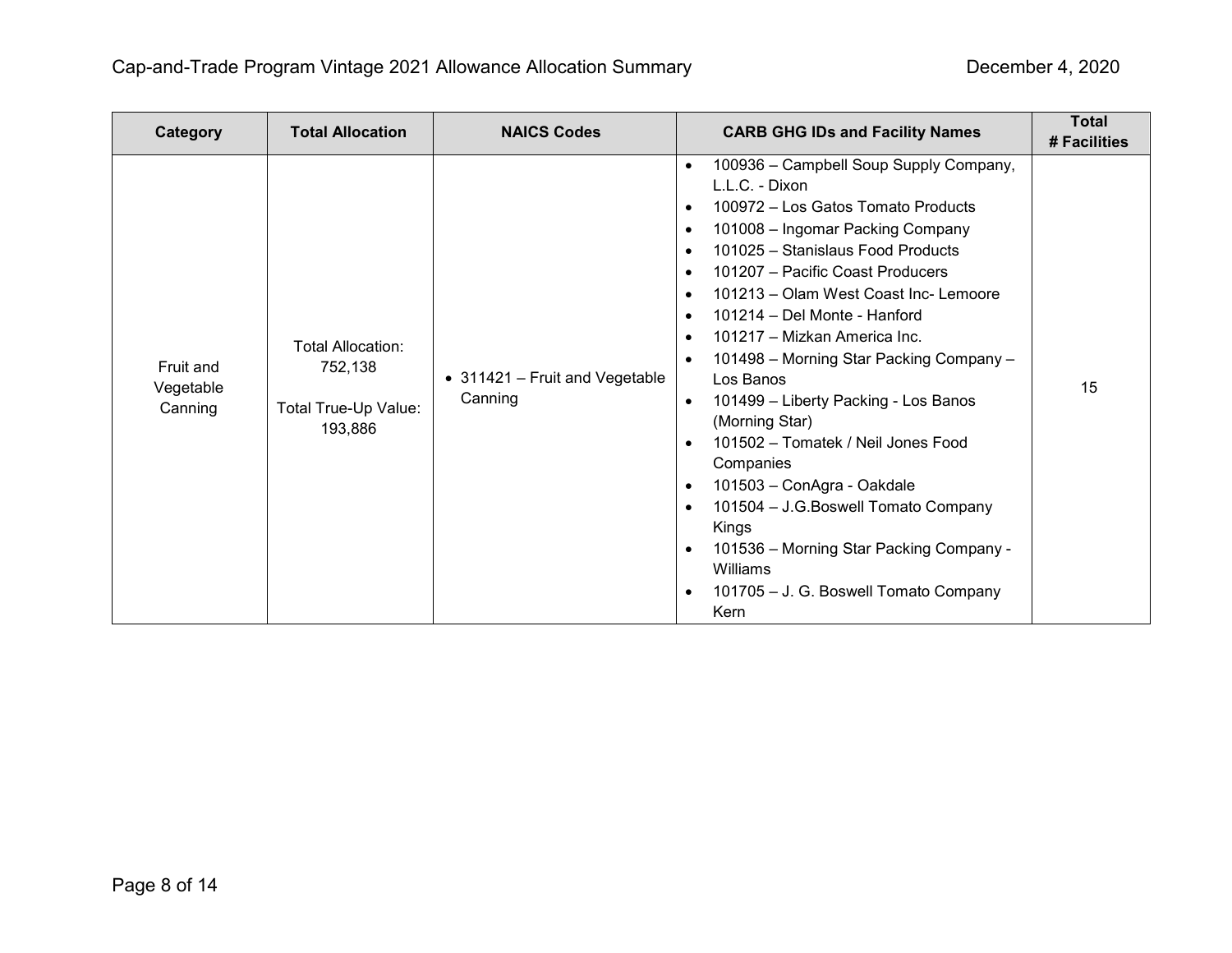| Category                           | <b>Total Allocation</b>                                                | <b>NAICS Codes</b>                                                                                                                                                                                                                                                                                                                                                                                                                                                        | <b>CARB GHG IDs and Facility Names</b>                                                                                                                                                                                                                                                                                                                                                                                                                                                                                                                                                                                                                                                                                             | <b>Total</b><br># Facilities |
|------------------------------------|------------------------------------------------------------------------|---------------------------------------------------------------------------------------------------------------------------------------------------------------------------------------------------------------------------------------------------------------------------------------------------------------------------------------------------------------------------------------------------------------------------------------------------------------------------|------------------------------------------------------------------------------------------------------------------------------------------------------------------------------------------------------------------------------------------------------------------------------------------------------------------------------------------------------------------------------------------------------------------------------------------------------------------------------------------------------------------------------------------------------------------------------------------------------------------------------------------------------------------------------------------------------------------------------------|------------------------------|
| <b>Other Food</b><br>Manufacturing | <b>Total Allocation:</b><br>585,008<br>Total True-Up Value:<br>129,515 | • 111419 - Other Food Crops<br><b>Grown Under Cover</b><br>$\bullet$ 311313 - Beet Sugar<br>Manufacturing<br>$\bullet$ 311423 - Dried and<br>Dehydrated Food<br>Manufacturing<br>• 311615 - Poultry Processing<br>• 311911 - Roasted Nuts and<br><b>Peanut Butter Manufacturing</b><br>• 311919 – Other Snack Food<br>Manufacturing<br>$\bullet$ 311991 - Perishable<br><b>Prepared Food Manufacturing</b><br>$\bullet$ 312120 - Breweries<br>$\bullet$ 312130 – Wineries | 100958 - E & J Gallo Winery - Fresno<br>$\bullet$<br>101235 - Frito Lay - Kern Plant<br>$\bullet$<br>101241 - Spreckels Sugar Company, Inc.-<br>$\bullet$<br><b>Brawley</b><br>101284 - Olam West Coast Inc. - Gilroy<br>$\bullet$<br>101315 - Sensient Natural Ingredients LLC<br>$\bullet$<br>101473 - Anheuser-Busch LLC - Los<br>Angeles Brewery<br>101575 - Foster Poultry Farms - Livingston<br>$\bullet$<br>Complex, 95334<br>101693 - Wm. Bolthouse Farms, Inc.<br>101736 - WP&A Lost Hills<br>$\bullet$<br>104069 - Olam West Coast, Inc. -<br>$\bullet$<br>Firebaugh<br>104207 - Frito Lay - Modesto<br>$\bullet$<br>104359 - Windset Farms<br>$\bullet$<br>104709 - SunSelect Produce (California)<br>$\bullet$<br>Inc. | 13                           |
| <b>Dairies</b>                     | Total Allocation:<br>406,283<br>Total True-Up Value:<br>88,224         | $\bullet$ 311513 - Cheese<br>Manufacturing<br>• 311514 - Dry, Condensed,<br>and Evaporated Dairy<br><b>Product Manufacturing</b>                                                                                                                                                                                                                                                                                                                                          | 100959 - California Dairies, Inc. Fresno<br>$\bullet$<br>101186 - Saputo Cheese USA Inc. - Paige<br>$\bullet$<br>101190 - California Dairies, Inc. Turlock<br>$\bullet$<br>101197 - California Dairies, Inc. Visalia<br>$\bullet$<br>101288 - Hilmar Cheese Company<br>$\bullet$<br>101465 - Land O' Lakes, Inc.<br>$\bullet$<br>101509 - California Dairies, Inc. Tipton<br>$\bullet$<br>101716 - Leprino Foods - Lemoore West<br>$\bullet$                                                                                                                                                                                                                                                                                       | 8                            |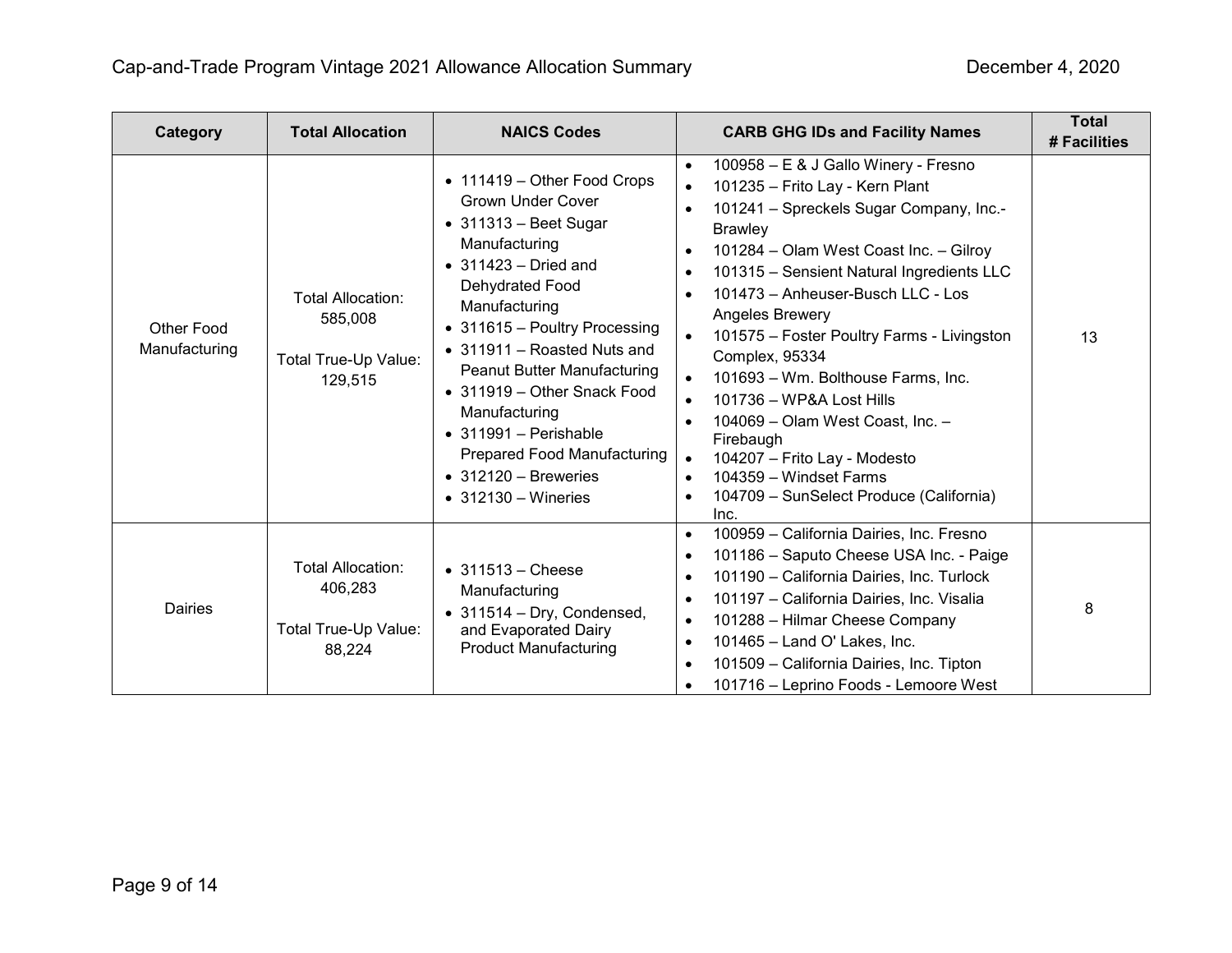| Category                                 | <b>Total Allocation</b>                                               | <b>NAICS Codes</b>                                                                                                                                                                                                                                                                                                                                            | <b>CARB GHG IDs and Facility Names</b>                                                                                                                                                                                                                                                                                                                                                                                                                                           | <b>Total</b><br># Facilities |
|------------------------------------------|-----------------------------------------------------------------------|---------------------------------------------------------------------------------------------------------------------------------------------------------------------------------------------------------------------------------------------------------------------------------------------------------------------------------------------------------------|----------------------------------------------------------------------------------------------------------------------------------------------------------------------------------------------------------------------------------------------------------------------------------------------------------------------------------------------------------------------------------------------------------------------------------------------------------------------------------|------------------------------|
| <b>Glass</b><br>Manufacturing            | <b>Total Allocation:</b><br>533,821<br>Total True-Up Value:<br>16,228 | $\bullet$ 327211 - Flat Glass<br>Manufacturing<br>• 327213 - Glass Container<br>Manufacturing<br>$\bullet$ 327993 - Mineral Wool<br>Manufacturing                                                                                                                                                                                                             | 100917 - CertainTeed Corporation<br>$\bullet$<br>101154 - Owens Corning Insulating<br>$\bullet$<br>Systems LLC, Santa Clara<br>101183 - Owens-Brockway Glass Container<br>$\bullet$<br>Tracy<br>101342 - Ardagh Glass Inc.<br>$\bullet$<br>101475 - Owens-Brockway Glass Container<br>Vernon<br>101513 - Vitro Flat Glass LLC<br>$\bullet$<br>101721 - Guardian Industries LLC<br>$\bullet$<br>103018 - Gallo Glass Company<br>$\bullet$<br>104122 - Johns Manville<br>$\bullet$ | 9                            |
| Paper<br>Manufacturing                   | <b>Total Allocation:</b><br>380,200<br>Total True-Up Value:<br>1,628  | $\bullet$ 322121 - Paper (except<br>Newsprint) Mills<br>• 322130 - Paperboard Mills                                                                                                                                                                                                                                                                           | 100195 - New-Indy Ontario LLC Linerboard<br>$\bullet$<br>Mill<br>101356 - New-Indy Oxnard LLC<br>$\bullet$<br>101582 - The P&G Paper Products Co.<br>$\bullet$<br>104135 - California Paperboard Corporation<br>$\bullet$<br>104136 - Newark Pacific Paperboard<br>$\bullet$                                                                                                                                                                                                     | 5                            |
| Metal<br>Processing and<br>Manufacturing | <b>Total Allocation:</b><br>425,662<br>Total True-Up Value:<br>72,799 | • 331111 - Iron and Steel Mills<br>• 331221 - Rolled Steel Shape<br>Manufacturing<br>$\bullet$ 331314 - Secondary<br>Smelting and Alloying of<br>Aluminum<br>$\bullet$ 331492 - Secondary<br>Smelting, Refining, and<br>Alloying of Nonferrous Metal<br>(except Copper and<br>Aluminum)<br>$\bullet$ 331511 - Iron Foundries<br>• 332112 - Nonferrous Forging | 100952 - TST Inc.<br>$\bullet$<br>100953 - Vista Metals Corp.<br>$\bullet$<br>100954 - California Steel Industries<br>$\bullet$<br>101068 - USS-POSCO Industries<br>$\bullet$<br>101073 - TAMCO<br>$\bullet$<br>101469 - United States Pipe & Foundry Co.<br>$\bullet$<br><b>LLC</b><br>101734 - Carlton Forge Works<br>$\bullet$<br>104197 - Quemetco, Inc.<br>$\bullet$<br>104329 - Shultz Steel Company<br>$\bullet$<br>104358 - Schlosser Forge Company<br>$\bullet$         | 10                           |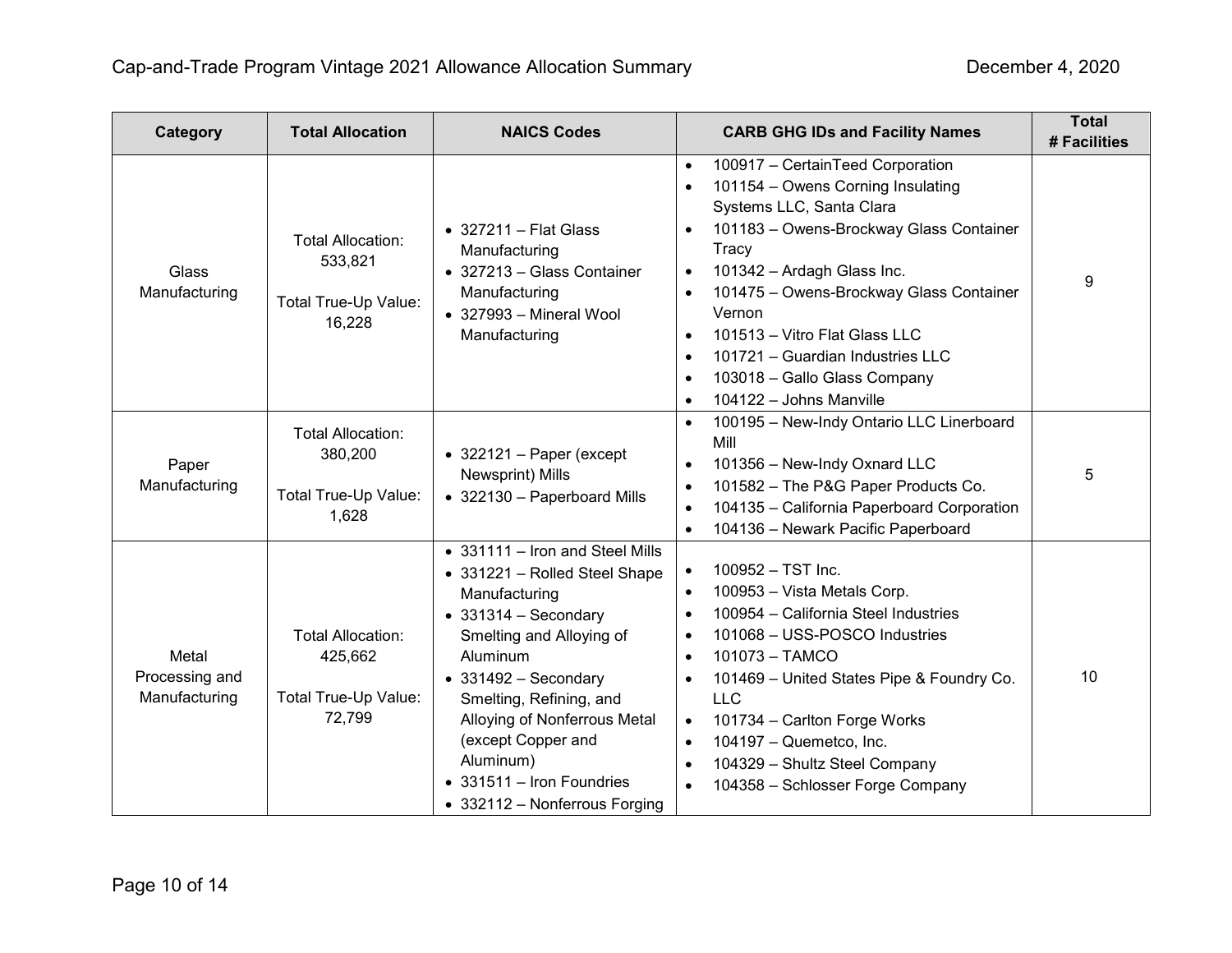| Category                                                        | <b>Total Allocation</b>                                        | <b>NAICS Codes</b>                                                                                                                                                                                                                                                                                                                                                                                                                                          | <b>CARB GHG IDs and Facility Names</b>                                                                                                                                                                                                                                                                                                                                                                                                                                                                                                                                                                | Total<br># Facilities |
|-----------------------------------------------------------------|----------------------------------------------------------------|-------------------------------------------------------------------------------------------------------------------------------------------------------------------------------------------------------------------------------------------------------------------------------------------------------------------------------------------------------------------------------------------------------------------------------------------------------------|-------------------------------------------------------------------------------------------------------------------------------------------------------------------------------------------------------------------------------------------------------------------------------------------------------------------------------------------------------------------------------------------------------------------------------------------------------------------------------------------------------------------------------------------------------------------------------------------------------|-----------------------|
| Chemical,<br>Biological, and<br>Pharmaceutical<br>Manufacturing | Total Allocation:<br>567,180<br>Total True-Up Value:<br>73,569 | $\bullet$ 325188 - All Other Basic<br>Inorganic Chemical<br>Manufacturing<br>$\bullet$ 325193 - Ethyl Alcohol<br>Manufacturing<br>$\bullet$ 325194 - Cyclic Crude,<br>intermediate, and gum and<br>wood chemical manufacturing<br>$\bullet$ 325199 – All Other Basic<br>Organic Chemical<br>Manufacturing<br>$\bullet$ 325412 - Pharmaceutical<br><b>Preparation Manufacturing</b><br>• 325414 - Biological Product<br>(except Diagnostic)<br>Manufacturing | 100259 - Eco Services - Dominguez<br>$\bullet$<br>100389 - Braun Medical Inc<br>$\bullet$<br>101451 – Genentech Inc South San<br>$\bullet$<br>Francisco<br>101519 - CP Kelco San Diego<br>$\bullet$<br>101685 - Pixley Cogeneration Partners /<br>$\bullet$<br>Calgren Renewable Fuels<br>101733 - Corteva Agriscience - Pittsburg<br>$\bullet$<br>104048 - Pacific Ethanol Stockton, LLC<br>$\bullet$<br>104347 - Aemetis Advanced Fuels Keyes,<br>$\bullet$<br>Inc.<br>104423 - Procter & Gamble Manufacturing<br>$\bullet$<br>Co. - Sacramento<br>104540 – Pacific Ethanol Madera LLC<br>$\bullet$ | 10                    |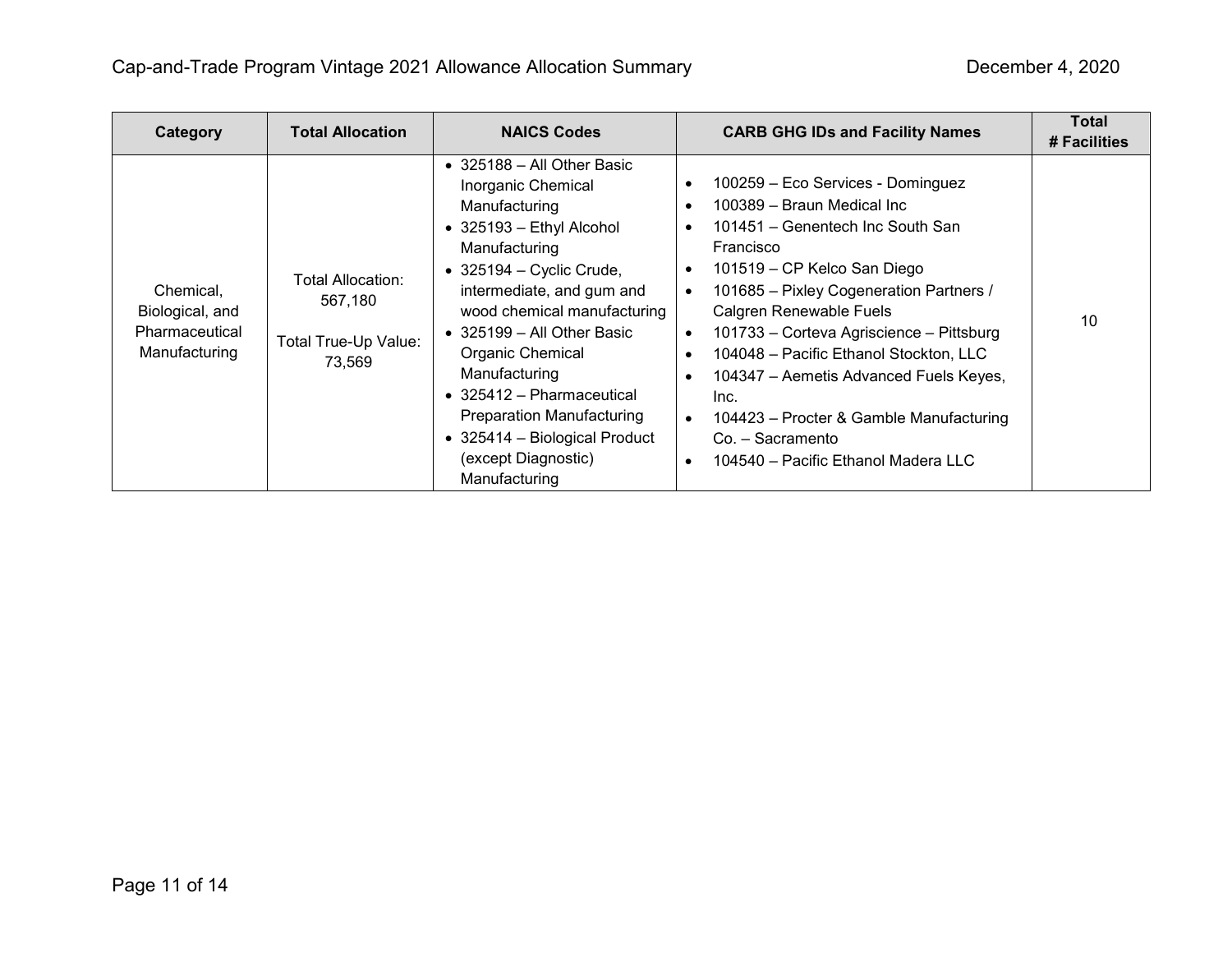## Miscellaneous Industrial, Legacy Contract Generator, and Waste-to-Energy Facility Allocation

| Category                                                                                                                     | <b>Total Allocation</b>                                          | <b>NAICS Codes (for Industrial</b><br><b>Allocation Recipients Only)</b>                                                                                                                                                                                                                                                                                                                                                                                                        | <b>Facility Names</b>                                                                                                                                                                                                                                                                                                                                                                                                                                                                                                                                                                                                                         | Total<br># Facilities |
|------------------------------------------------------------------------------------------------------------------------------|------------------------------------------------------------------|---------------------------------------------------------------------------------------------------------------------------------------------------------------------------------------------------------------------------------------------------------------------------------------------------------------------------------------------------------------------------------------------------------------------------------------------------------------------------------|-----------------------------------------------------------------------------------------------------------------------------------------------------------------------------------------------------------------------------------------------------------------------------------------------------------------------------------------------------------------------------------------------------------------------------------------------------------------------------------------------------------------------------------------------------------------------------------------------------------------------------------------------|-----------------------|
| <b>Miscellaneous</b><br>Industrial Facilities,<br>Legacy Contract<br>Generators, and<br>Waste-to-Energy<br><b>Facilities</b> | Total Allocation:<br>1,709,252<br>Total True-Up Value:<br>24,282 | $\bullet$ 221112 – Fossil Fuel Electric<br><b>Power Generation</b><br>$\bullet$ 212391 - Potash, Soda, and<br><b>Borate Mineral Mining</b><br>$\bullet$ 212399 - All Other<br>Nonmetallic Mineral Mining<br>• 313310 – Textile and Fabric<br><b>Finishing Mills</b><br>$\bullet$ 333611 – Turbine and<br><b>Turbine Generator Set Units</b><br>Manufacturing<br>$\bullet$ 336111 - Automobile<br>Manufacturing<br>$\bullet$ 562213 – Solid Waste<br>Combustors and incinerators | 100011 - Searles Valley Minerals Inc.<br>$\bullet$<br>100063 - Southeast Resource Recovery<br>$\bullet$<br>Facility (SERRF)<br>100130 - Sacramento Municipal Utility<br>$\bullet$<br>District (SMUD) Carson Ice CG<br>$100300 - U.S.$ Borax<br>$\bullet$<br>101118 - Solar Turbines Incorporated -<br>$\bullet$<br>Kearny Mesa<br>101243 - Dicalite Minerals Corp.<br>$\bullet$<br>101264 - Covanta - Stanislaus Inc.<br>$\bullet$<br>101318 - Imerys Minerals California, Inc.<br>$\bullet$<br>101740 - Panoche Energy Center LLC<br>$\bullet$<br>104516 – Tesla Motors<br>$\bullet$<br>104633 - Matchmaster Dyeing & Finishing<br>$\bullet$ | 11                    |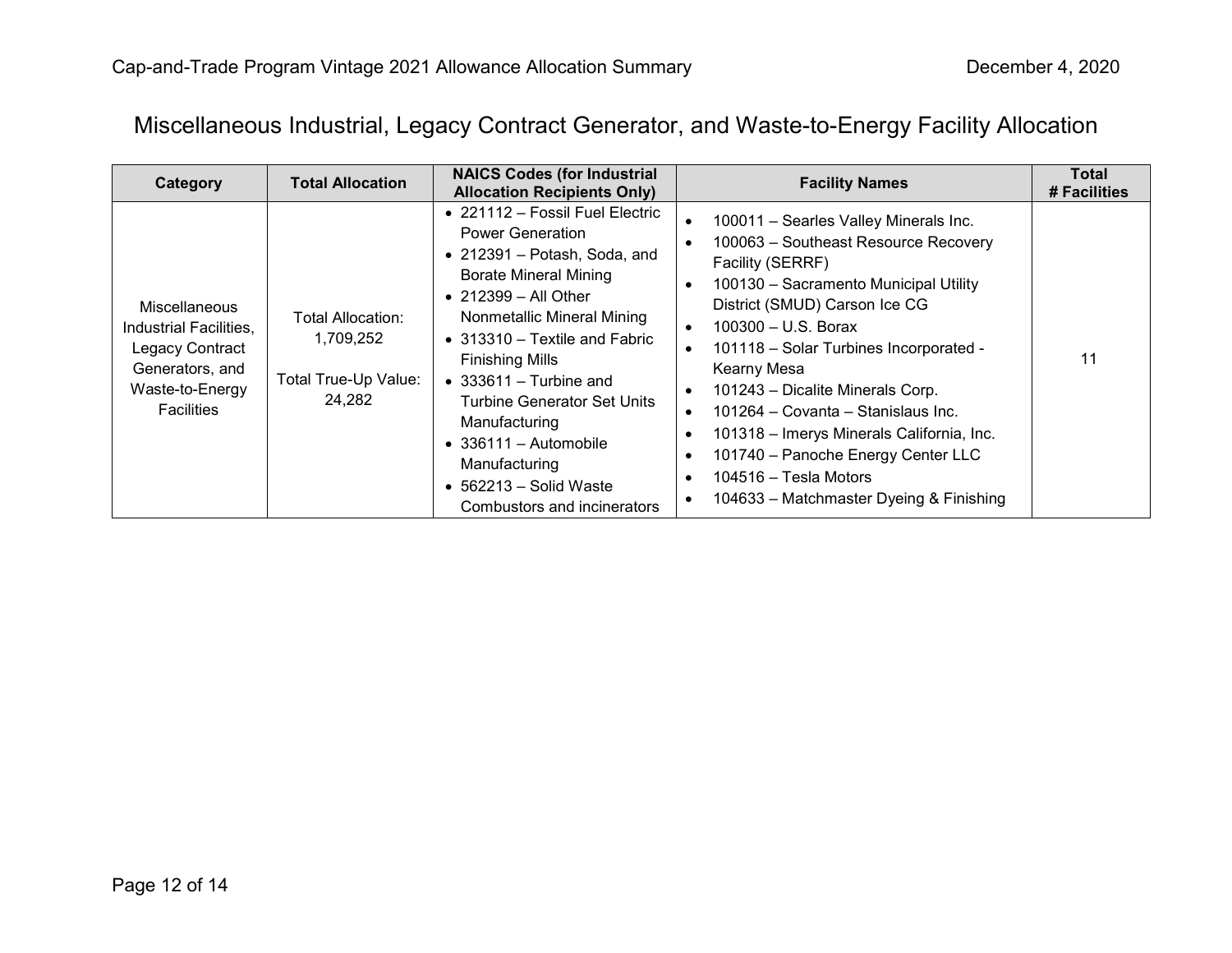| <b>Total Allocation</b> | <b>Total True-Up Value</b> | <b>Facility Names</b>                                                                                                                                                                                                                                                                                                                                                                              | <b>Total</b><br># Entities |
|-------------------------|----------------------------|----------------------------------------------------------------------------------------------------------------------------------------------------------------------------------------------------------------------------------------------------------------------------------------------------------------------------------------------------------------------------------------------------|----------------------------|
| 39.254.946              |                            | 5002 - Southern California Gas Company<br>5003 - Long Beach Gas & Oil Dept (LBGO)<br>5008 - City of Vernon, Gas Municipal Utility Department<br>5011 – City of Palo Alto - Gas Utility<br>5013 - Southwest Gas Distribution Facilities<br>104024 – Pacific Gas and Electric Company (PG&E) - Supplier of<br><b>Natural Gas</b><br>104085 - San Diego Gas and Electric (SDG&E) - Local Distribution |                            |

# University and Public Service Facility Allocation

| <b>Total Allocation</b> | <b>Total True-Up Value</b> | <b>Facility Names</b>                                                                                                                                                                                                                                                                                                                                                                                                                                                                                                                                                                                                                                                                                                                                                              | Total<br># Facilities |
|-------------------------|----------------------------|------------------------------------------------------------------------------------------------------------------------------------------------------------------------------------------------------------------------------------------------------------------------------------------------------------------------------------------------------------------------------------------------------------------------------------------------------------------------------------------------------------------------------------------------------------------------------------------------------------------------------------------------------------------------------------------------------------------------------------------------------------------------------------|-----------------------|
| 867,228                 | 0                          | 100207 - Loma Linda University<br>٠<br>100235 - California State University Channel Islands<br>٠<br>100273 - University of California, Santa Cruz, UCSC EH&S Office<br>٠<br>100305 - University of California, Davis<br>٠<br>100327 - California Institute of Technology (CalTech)<br>٠<br>100328 - Civic Center Cogen, LA County<br>٠<br>100997 - University of California, Los Angeles, UCLA<br>٠<br>101296 - University of California, Irvine<br>٠<br>101305 - University of California, San Diego, UCSD<br>٠<br>101399 - California State University, San Diego<br>٠<br>101416 - University of California, San Francisco<br>٠<br>104068 - UC Davis Medical Center<br>٠<br>104372 - University of California, Santa Barbara<br>٠<br>104514 - University of California, Berkeley | 14                    |